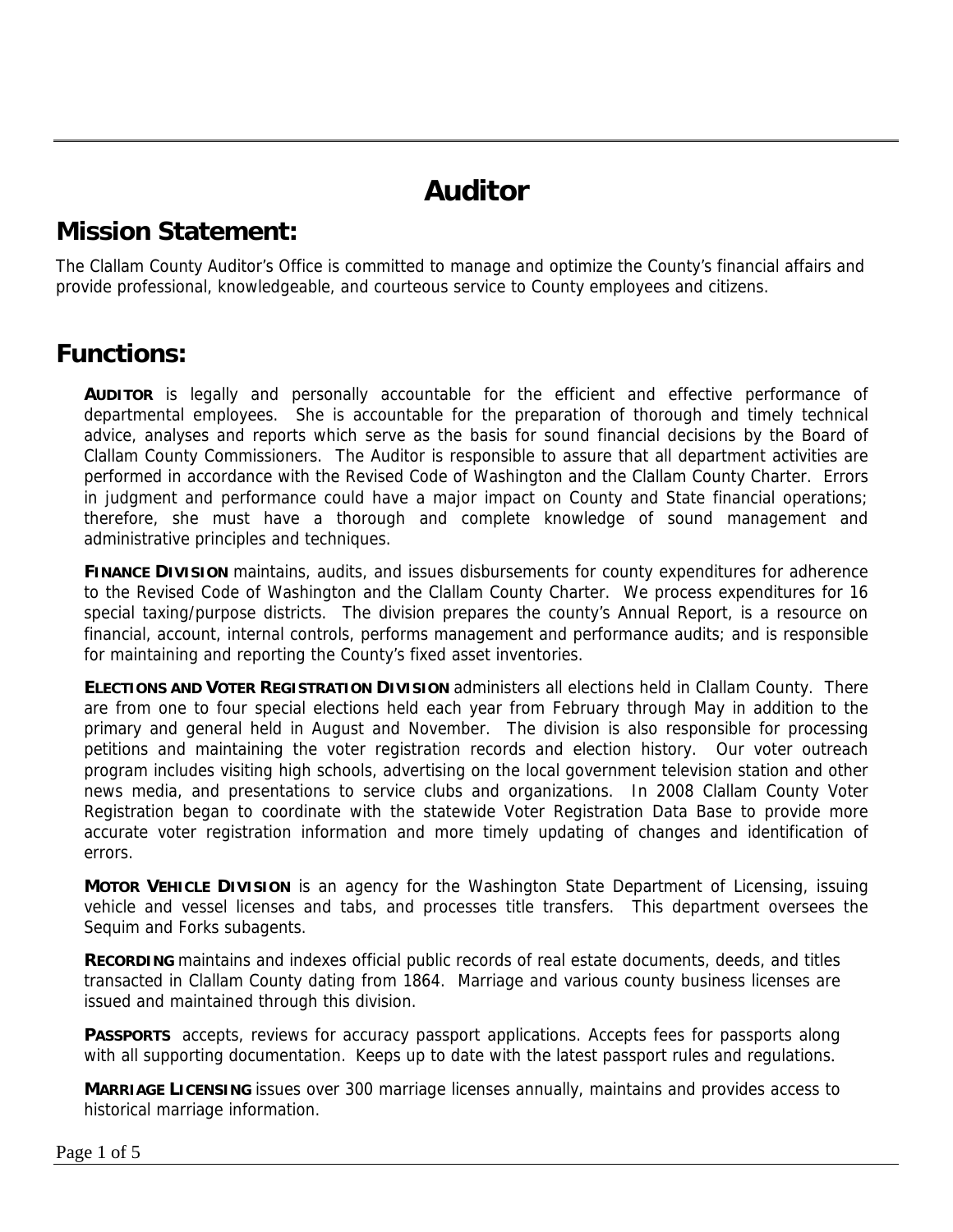**MAIL** gathers, sorts, stamps outgoing mail.

## **Short Term Objectives:**

Auditor

- Continue to increase efficiency by using technological improvements and expanding training opportunities for employees
- Continue to reevaluate services to our customers within budgetary restrictions
- Continue to audit departmental expenditures and instruct departments if expenditure is not within County Policies and Procedures, and RCW's
- Continue to review and update policies and procedures

Finance

- Continue to optimize the functionality of the new financial system was purchased in 2006.
- Elections & Voter Registration
- Review and improve web-site
- Cooperate in all efforts to promote updated election legislation
- Promote voter registration and election participation to the public
- Assure the integrity of the public's vote.

Licensing

• Improve communications as an intermediary between the Washington State Department of Licensing and the public, and improved oversight of sub-license agents.

Recording

• Optimize the functionality of the new recording system purchased in 2007.

## **Accomplishments in 2008:**

Secured grant funding for digitizing and archiving recorded documents

We secured grant funding for ballot inserts instructing voters how to properly mark ballots and the availability of voting options for voters with disabilities.

Took over passport services from the clerk's office, trained four passport acceptance agents, and are successfully accepting passport applications.

We utilized the Washington Election Information program to improve the Auditor's website. By using this system it has improved the election division's ability to report election results more quickly, link our voter's guide to the State guide and provide more information to voters.

Compiled unclaimed warrant information per Washington Department of Revenue regulations including catch up for past 11 years.

Installed procedures to coordinate County Voter Registration with statewide Voter Registration Data Base.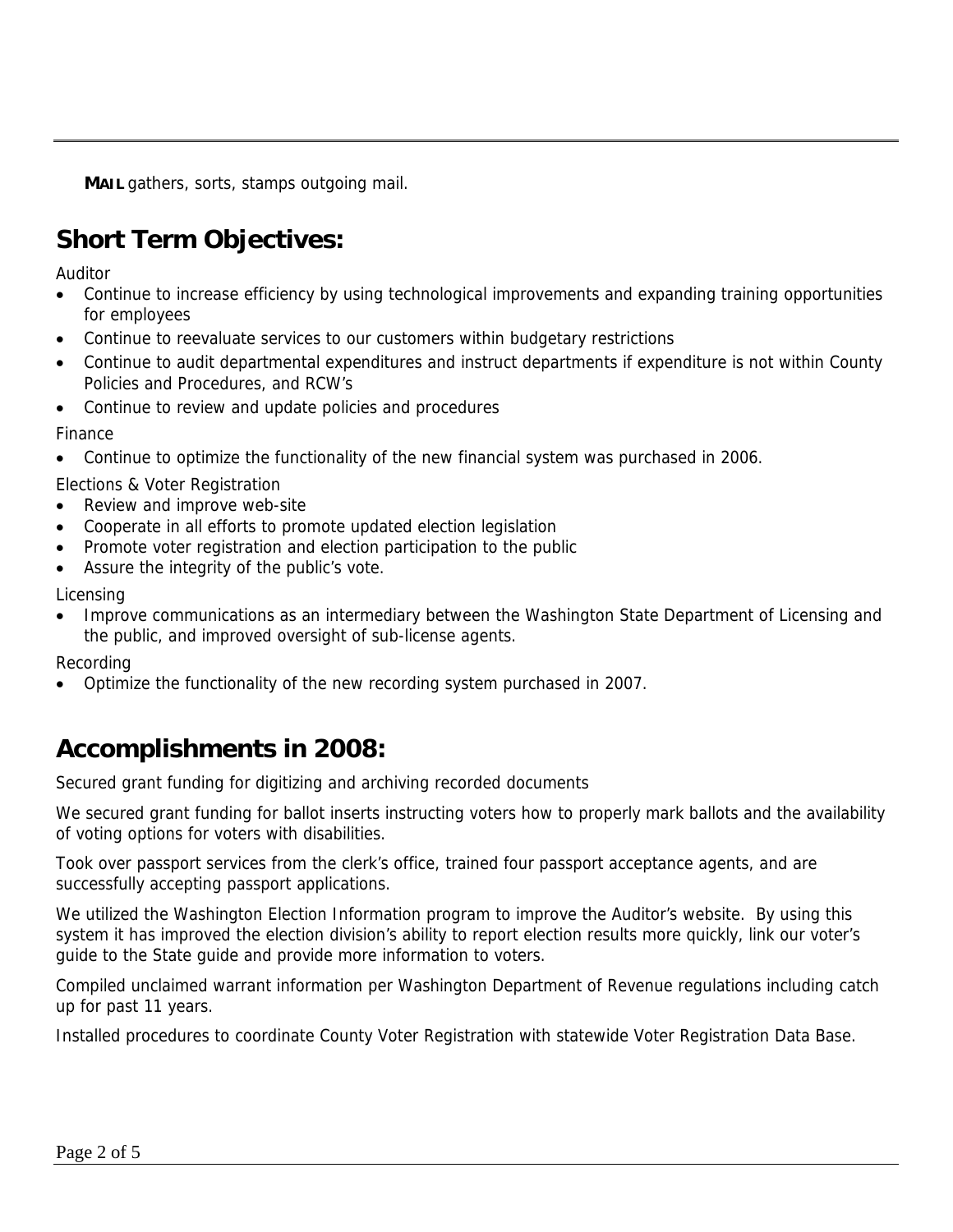## **Performance Indicators:**

|                                       | 2006<br>Actual | 2007<br>Actual | 6/30/08<br>Actual | 2009<br>Goals |
|---------------------------------------|----------------|----------------|-------------------|---------------|
| Annual Report completed and submitted | 05/31/06       | 05/25/2007     | 05/23/2008        | 05/29/2009    |
| Document recording turn-around time   | 13 days        | 13 days        | $< 10$ days       | 5 days        |
| Respond to public disclosure request  | 5 days         | $< 5$ days     | $< 5$ days        | $< 5$ days    |

## **Workload Indicators:**

|                                     | 2006 Actual | 2007 Actual | 6/30/08<br>Actual | 2009 Estimated |
|-------------------------------------|-------------|-------------|-------------------|----------------|
| Accounts payable warrants processed | 17,672      | 21,097      | 9,640             | 20,000         |
| Number of registered voters         | 47,513      | 46,738      | 47,868            | 48,500         |
| Number of active voters             | 43,483      | 43,297      | 44,105            | 45,100         |
| Number of elections                 | 3           | 4           | 2                 | 3              |
| Marriage licenses                   | 405         | 437         | 184               | 375            |
| Vehicle licensing transactions      | 81,011      | 81,503      | 44,476            | 82,000         |
| Recording/Miscellaneous Licenses    | 21,431      | 20,394      | 11,182            | 20,000         |
| Passports Issued                    |             |             | 756               | 1,400          |

### **Staffing Level:**

|                              | 2006 Actual | 2007 Actual | 6/30/08<br>Actual | 2009 Budget |
|------------------------------|-------------|-------------|-------------------|-------------|
| <b>Full Time Equivalents</b> | 10.50       | 11.0        | 12.0              | 11.50       |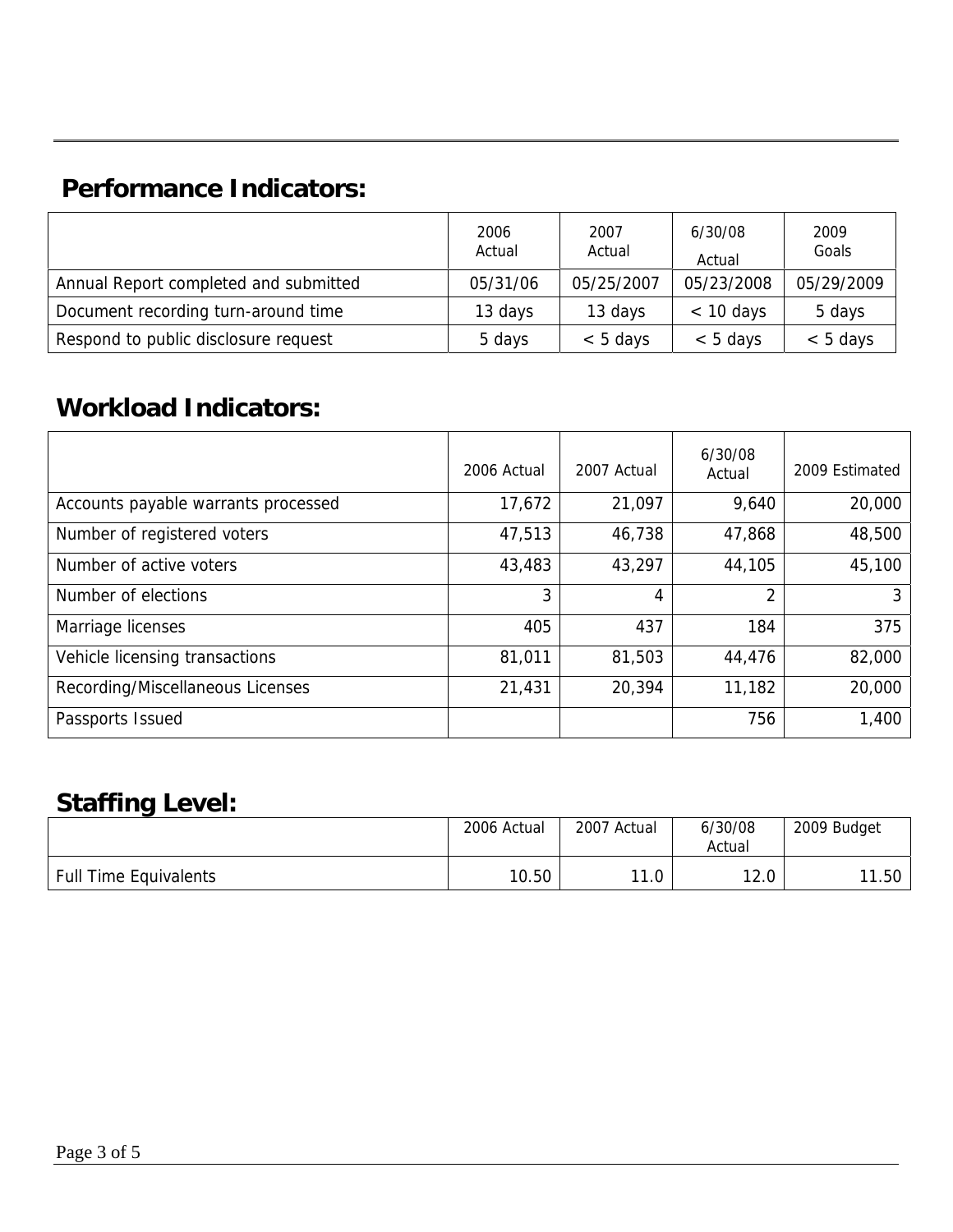# **Operating Budget**

### **Revenues:**

|                                       | 2006 Actual | 2007 Actual | 6/30/08<br>Actual | 2009<br><b>Budget</b> |
|---------------------------------------|-------------|-------------|-------------------|-----------------------|
| Taxes                                 | 0           | 0           | 0                 | 0                     |
| Licenses and Permits                  | 3,256       | 3,496       | 1,472             | 3,000                 |
| Intergovernmental Revenues            | 286,091     | 73,722      | 136               | 5,000                 |
| <b>Charges for Goods and Services</b> | 696,195     | 750,517     | 492,869           | 785,337               |
| <b>Miscellaneous Revenues</b>         | 10,112      | 61,665      | 13,213            | 23,600                |
| <b>Other Financing Sources</b>        | 0           | 0           |                   | 0                     |
| <b>General Tax Support</b>            | (238,483)   | (63, 177)   | (67, 453)         | 143,793               |
| <b>TOTAL</b>                          | \$757,171   | \$826,223   | \$440,237         | \$960,730             |

# **Expenditures:**

|                                        | 2006 Actual | 2007      | 6/30/08   | 2009          |
|----------------------------------------|-------------|-----------|-----------|---------------|
|                                        |             | Actual    | Actual    | <b>Budget</b> |
| Salaries and Wages                     | 498,135     | 497,468   | 266,129   | 582,438       |
| <b>Personnel Benefits</b>              | 83,499      | 154,374   | 86,095    | 197,230       |
| <b>Supplies</b>                        | 17,561      | 22,435    | 6,245     | 17,240        |
| Other Services and Charges             | 97,390      | 139,673   | 81,763    | 158,522       |
| <b>Intergovernmental Services</b>      | 0           | 0         | 0         |               |
| <b>Interfund Payments for Services</b> | 60,586      | 173       | 5         | 250           |
| Capital Outlay                         | $\mathbf 0$ | 12,100    | 0         | 5,050         |
| <b>TOTAL</b>                           | \$757,171   | \$826,223 | \$440,237 | \$960,730     |